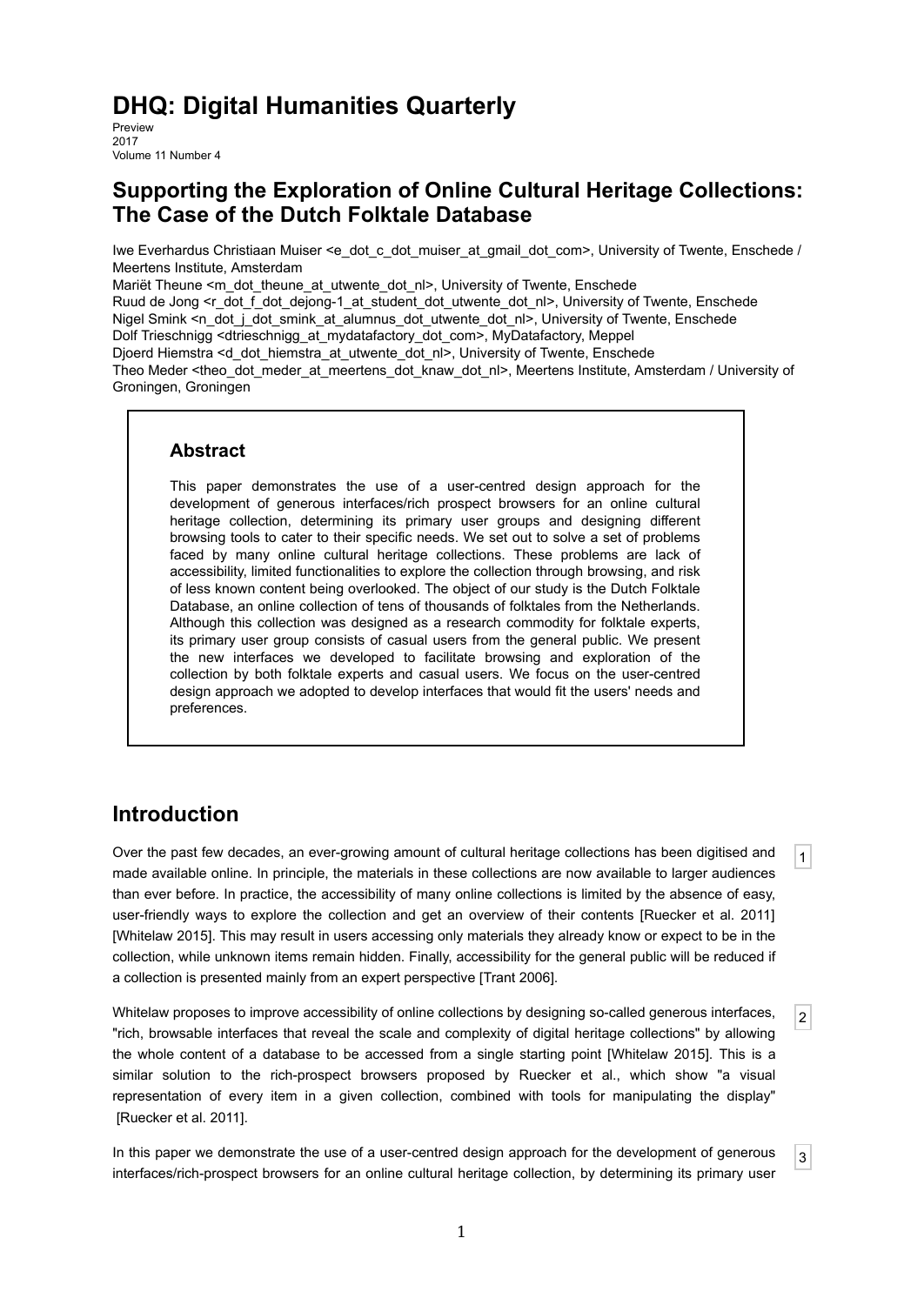groups and designing different browsing tools to cater to their specific needs [Stephenson 1999]. In doing so, we address the following problems faced by many online cultural heritage collections:

- Lack of accessibility, in particular for casual users with no existing knowledge of the collection.
- Limited functionalities to explore the collection through browsing.

By improving accessibility and offering rich browsing possibilities, we also intend to reduce the risk of lessknown content being overlooked.

4

5

7

8

9

The object of our study is the Dutch Folktale Database, an online collection of tens of thousands of folktales from the Netherlands (www.verhalenbank.nl). Although this collection was designed as a research commodity for folktale experts, in practice its primary user group consists of casual users: members of the general public who access the collection infrequently and mostly for personal use.

6 Below, we start off by describing the content and use of the Dutch Folktale Database. Then we present the new tools and interfaces we developed to facilitate browsing and exploration of the collection by both folktale experts and casual users. We focus on the user-centred design approach we adopted to develop interfaces that would fit the casual users' needs and preferences.

## **About the Dutch Folktale Database**

Folktales have been an important aspect of culture for as long as we can trace back in history. Jokes, legends, fairy tales, etcetera have been conceived, told and retold over time. For considerably less time, they have also been documented in manuscripts, documents, books, and catalogues. In 1994 a database containing folktales collected in The Netherlands was established at the Meertens Institute in Amsterdam and was baptised the Dutch Folktale Database. It has been extended with new folktales and subcollections ever since. The first version was a local database, only available to researchers within the institute, but in 2004 the database became available online. At the moment of writing the Dutch Folktale Database contains roughly 44.200 folktales from all over the Netherlands, in several languages (mostly Dutch and Frisian) as well as numerous dialects and historical versions of Dutch. They have been collected by 1477 collectors and cover almost a thousand years, with the oldest folktales dating back to the 12th Century. The folktales have been annotated with an abundant amount of metadata related to the story content such as summary, keywords, motifs and folktale type, as well as metadata related to the storytelling situation such as geolocation, narrator, collector, corpus, and source. These rich annotations make the database very useful as a resource for research, on top of its evident archival function.

The Dutch Folktale Database is a good illustration of the accessibility problems of online cultural heritage collections sketched above. Its original search options demanded a fair amount of knowledge about the contents of the collection, and were not suitable for casual users. Stories of interest could remain hidden if a specific search was not done correctly. Even though browsing is a preferred information seeking method for people working with folktales [La Barre and Tilley 2012], possibilities for browsing the collection were very limited. At the same time, the size, variability and growth of content made it difficult for its users to have an overview of the collection.

In the project FACT (Folktales As Classifiable Texts), which forms the context for the work presented in this paper, methods for automatic folktale annotation have been developed that are expected to further speed up the growth of the database [Nguyen et al. 2012] [Nguyen et al. 2013] [Trieschnigg et al. 2012] [Trieschnigg et al. 2013b]. In addition, the metadata of the folktales already present in the database have been cleaned up and standardised [Muiser et al. 2012], improving the possibilities to search, categorise and compare them. Some faulty or missing data however, cannot be corrected or retrieved. Folktales may have been narrated by an anonymous person, or annotated without a date or location. This can make them difficult to access, as they may be pushed to the back, or even left out, of search results. By providing users with the opportunity to browse and explore the collection from many different angles, we hope to enable more "accidental" discovery of also these hidden gems.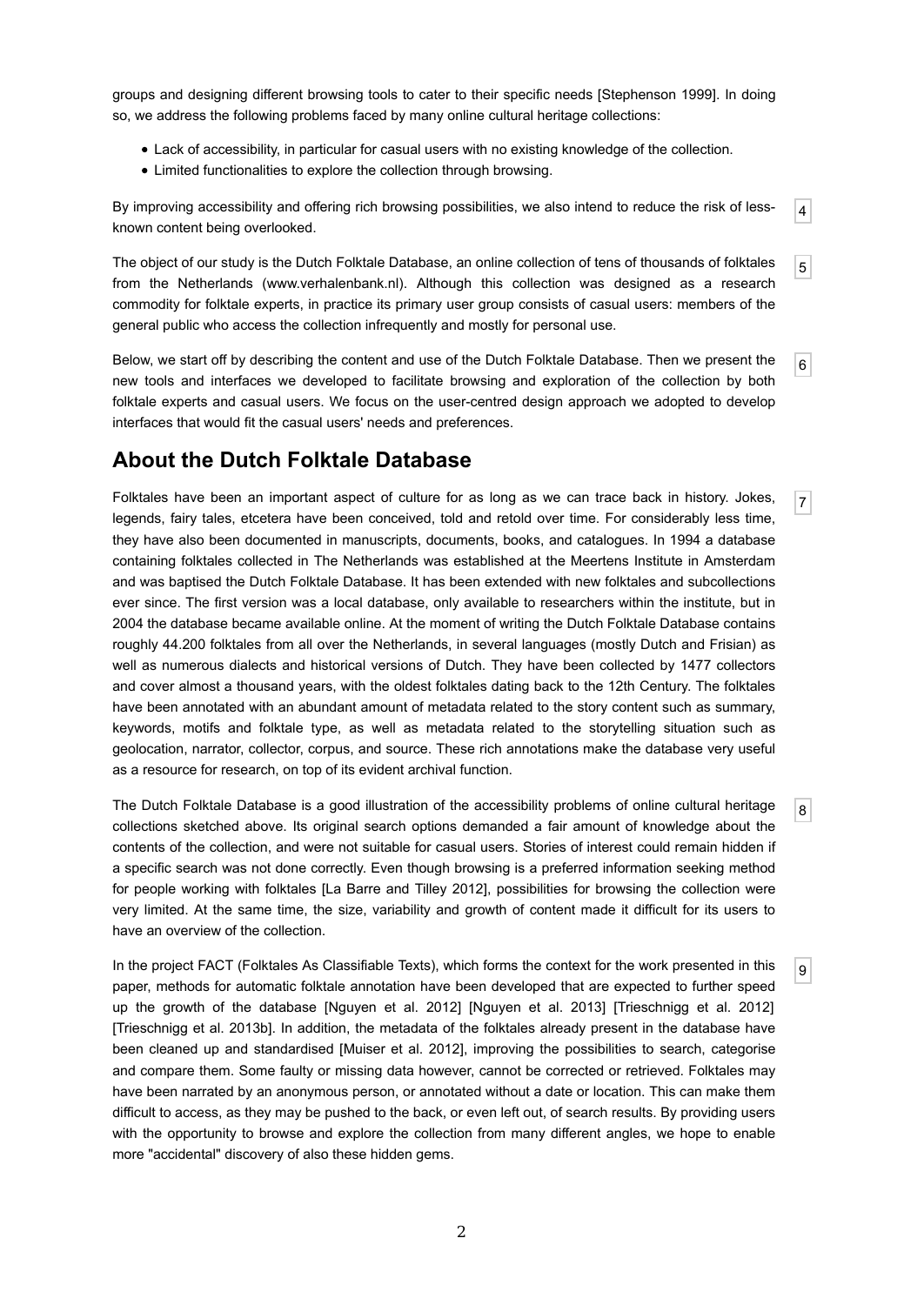# **Use of the Dutch Folktale Database**

10 One of the basic principles of user-centred design is to start by understanding the users [Gould and Lewis 1985] [Stephenson 1999] [Preece et al. 2015]. Therefore, before deciding on the direction to take for the development of new interfaces for the Dutch Folktale Database, an analysis of how it is being used and who is using it was necessary.

11 As a first step, we conducted a short poll among the website visitors of the Dutch Folktale Database, asking them for which purpose they wanted to use the information from the database. The seven answer options can be seen in Table 1. The poll was similar to a survey on an earlier version of the website [Trieschnigg et al. 2013a], except that we added one answer option ("For a school assignment") because this purpose was often entered in the "other" field of the earlier survey. In our poll, users could choose only one answer whereas in the survey of Trieschnigg et al., more than one answer could be selected.

The poll ran for around 3 weeks in the spring of 2015 and was filled in by 226 users of the Dutch Folktale Database. In Table 1 we can see that most people visited the website for personal use (73.5%). This number has increased since the earlier poll, of which the results are also shown in Table 1 for comparison. A possible explanation is that since the beginning of 2013, the Dutch Folktale Database uses a new content management system called Omeka (http://omeka.org/). Omeka makes the website rank higher in the results of search engines, thereby likely attracting more casual visitors.

12

| Use of the Dutch Folktale<br><b>Database</b> | 2015<br>(n=226, single choice per<br>user) | 2012/2013 [Trieschnigg et al.<br>2013a1<br>(n=88, multiple choices per<br>user) |
|----------------------------------------------|--------------------------------------------|---------------------------------------------------------------------------------|
| Personal use                                 | 166 (73.5%)                                | 56 (63.3%)                                                                      |
| School assignment                            | $16(7.1\%)$                                | $\overline{\phantom{a}}$                                                        |
| Storytelling                                 | 14 (6.2%)                                  | 26 (29.5%)                                                                      |
| <b>Education</b>                             | $9(4.0\%)$                                 | 12 (13.6%)                                                                      |
| Other                                        | $9(4.0\%)$                                 | 11 (12.5%)                                                                      |
| Scholarly use                                | $8(3.5\%)$                                 | 15 (17.0%)                                                                      |
| Journalism                                   | $4(1.8\%)$                                 | $3(3.4\%)$                                                                      |

**Table 1.** Responses of visitors of the Dutch Folktale Database website to the question "What do you want to use the information from the Folktale Database for?"

13 To get more information on who the users are, where they come from and how they use the Dutch Folktale Database, we used Google Analytics (https://analytics.google.com/) to collect visitor data between Feb-June 2015. Google Analytics is a platform that provides a large amount of statistics about websites. It allows for a detailed analysis of the behaviour of the users, including click-through paths.

14 We found that during the investigated period, the Dutch Folktale Database received about 350-400 individual users per day, in about 400-450 sessions. They were quite evenly distributed over five age groups (18-24, 25-34, 35-44, 45-54, 55-64, 65+) with percentages between 15% and 20%. Almost nine out of ten visitors (88%) had never visited the website before. The remaining 12% were "tagged" by Google Analytics as a returning visitor, meaning a visitor who started a new session after having closed all pages of the website. Whether users return can give us an indication of whether the user experience on a site is adequate. The amount of time a user spends on the site is also an indicator [Khoo et al. 2008]. We found that the average session duration was only 1:20 minutes, which seems rather short and suggests that there was insufficient incentive for users to remain on the site and explore further. Users visited an average of 2.03 pages per session. This is an important metric, as it indicates how willing users were to explore more folktales. The low number may have been due to the lack of an easy way for users to explore the collection.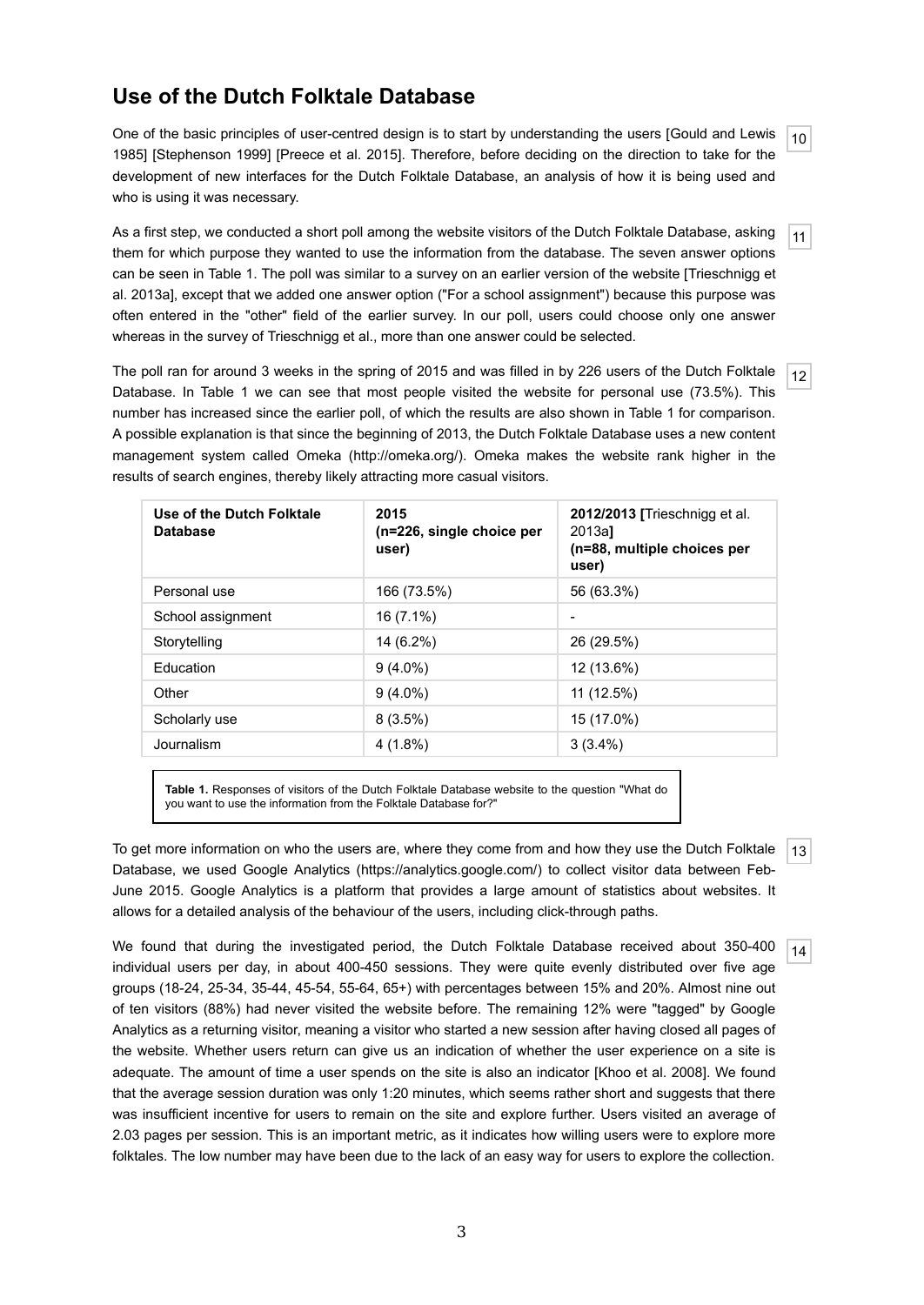15 About 80% of the visitors arrived at the Dutch Folktale Database through a general web search engine (e.g., Google). This would usually lead them directly to the full text of a folktale. Therefore, one explanation for the short time users spent on the site may be that many users immediately found what they were looking for. However, we would like to tempt these users to explore other folktales as well.

 $|16|$ Only 11% of all visitors came to the website by entering the URL directly into their browsers; the remaining 9% arrived through portals such as pagina.nl and the main website of the Meertens Institute. The group who entered the URL directly is likely to consist of experts on folktale research or other professional users, as those familiar with the website are likely to know its URL and use this as their entry point. These results are in line with the findings from our 2015 poll, in which only 15.5% of the visitors indicated that they used the database for professional purposes (storytelling, education, scholarly use, journalism). Of these user groups, the storytellers and scholars (9.8%) are most likely to make relatively frequent use of the Folktale Database.

17 Summarizing, the results from our survey and Google Analytics show that although one of the main purposes of the Dutch Folktale Database is to support humanities research, the largest user group consists of people who stumble upon the database through search engines, and for whom this is their first visit. These casual users are an important target group of the Dutch Folktale Database, as we aim to optimise its social impact and its utility for general audiences. Unfortunately, the analysis revealed that on average the users did not stay long on the website and did not visit many pages. This may have been caused by the original lack of browsing facilities for the Dutch Folktale Database, which we discuss next.

### **Accessing the Dutch Folktale Database**

18 At the time of the analyses reported in the previous section, the possibilities for searching and browsing the Dutch Folktale Database were limited to using a simple Google-style search box located in the top right corner of each page, or browsing through an alphabetical list of lexicon entries linked to stories. After entering a search word or phrase in the search box, the user was provided with a list of search results. There were no options for filtering the results; the list could only be changed by changing the search phrase or by using the "advanced search" option, which confronts the user with a large list of search fields corresponding to folktale metadata, see Figure 1. However, as we will discuss in more detail below, most of these advanced search fields are only meaningful or relevant for folktale experts, not for casual users. Moreover, the desired values needed to be typed manually into these search fields, meaning the users needed to know their possible values to successfully use them in a search.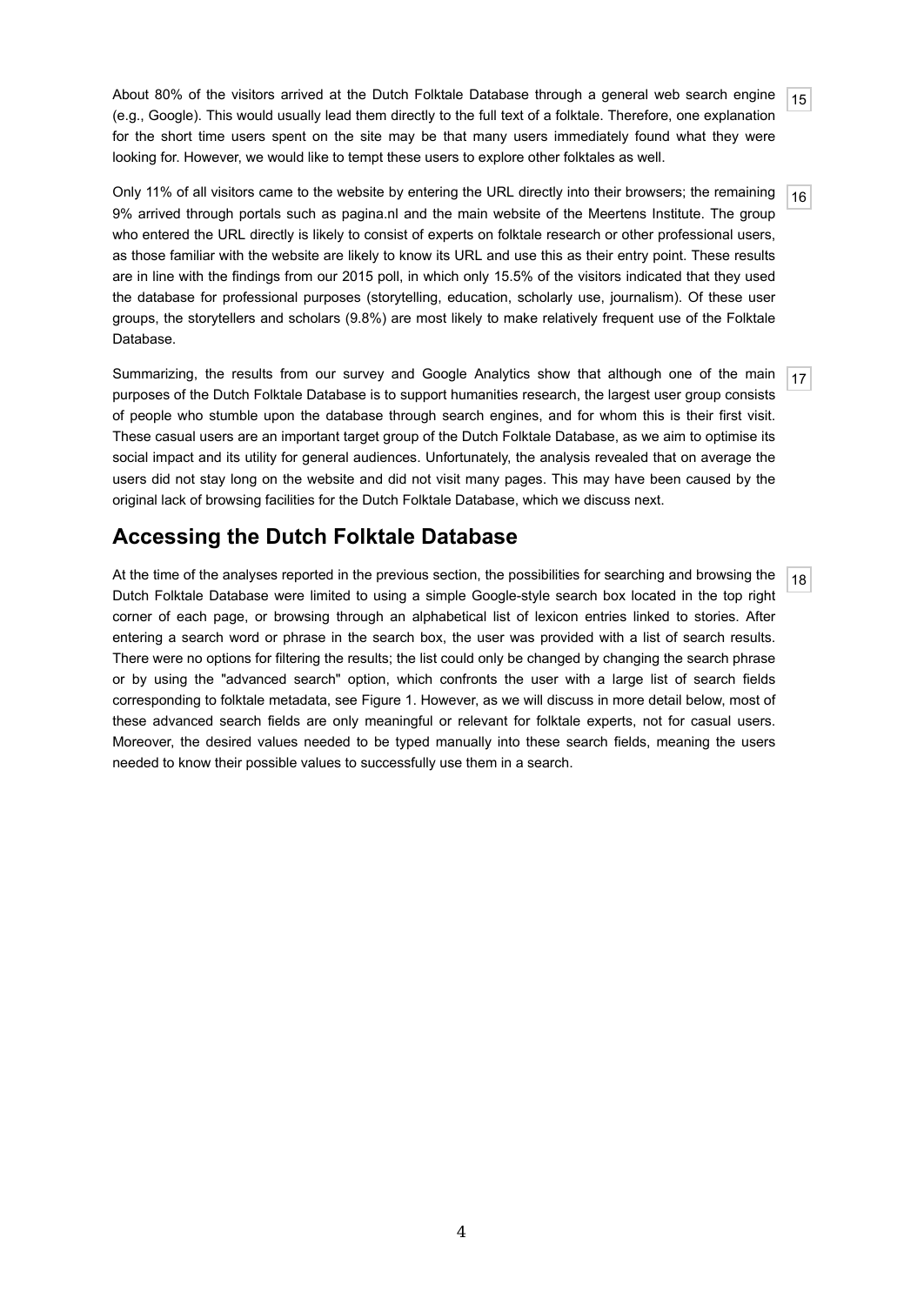| Zoeken op trefwoorden                                |  |
|------------------------------------------------------|--|
|                                                      |  |
|                                                      |  |
| Beperken tot specifieke velden<br>Identificatie code |  |
|                                                      |  |
| Onderwerp                                            |  |
| Titel                                                |  |
| Verzamelaar                                          |  |
| Taal                                                 |  |
| <b>Bron</b>                                          |  |
| Maker / Verteller                                    |  |
| <b>Datum</b>                                         |  |
| Literair                                             |  |
| Extreem                                              |  |
| Subgenre                                             |  |
| Motief                                               |  |

few fields such as *Taal* (language) and *Bron* (source type) offer controlled choice options and some other fields give suggestions when a search query is entered.

 $|19|$ To get more insight into what the users were looking for in the collection, Trieschnigg et al. analysed the search queries made between April 2010 and Jan 2012 [Trieschnigg et al. 2013a]. They found that among the most frequent searches in both the simple and the advanced search interfaces were queries for particular folktale subgenres, e.g., traditional legend or urban legend. The fifth most frequent query in the simple search box was the empty query. This indicates that many visitors do not have a specific information need, but simply want to browse the collection. Unfortunately, these attempts at browsing by means of an empty query would not yield any results at all.

 $|20|$ These findings by Trieschnigg et al. suggest that both casual and expert users would be served well by offering them the possibility to browse through collections of items of a certain type in addition to searching directly for specific items. However, experts and casual users may prefer different browsing methods. For example, expert users have been found to like more complex graph-based search approaches, whereas casual users prefer simple search methods such as a controlled natural language approach, which experts find too restrictive [Elbedweihy et al. 2012].

21 An approach that seems suitable for meeting the information needs and search preferences of both casual and advanced users is faceted search [English 2002]. This approach uses the metadata of a collection to visualise the search space and allows the users to refine, change or expand their searches based on selections of these metadata. We applied different variations of this approach in a number of visualisation tools and browsing interfaces for both scholarly and casual users, as described in the following sections.

# **Visualisation Tools for Folktale Researchers**

22 In this section we present two visualisation tools we developed to support experts (i.e., folktale researchers) in their exploration of the Dutch Folktale Database and to help them discover new connections between folktales, based on the metadata in the collection. The tools we developed provide dynamic visualisations such as plotting search results on a map, timeline or network graph. Such visualisations could lead to new insights into existing data and could be used to verify assumptions that have been based on qualitative research. By making these tools available to folktale researchers we aim to inspire alternative ways of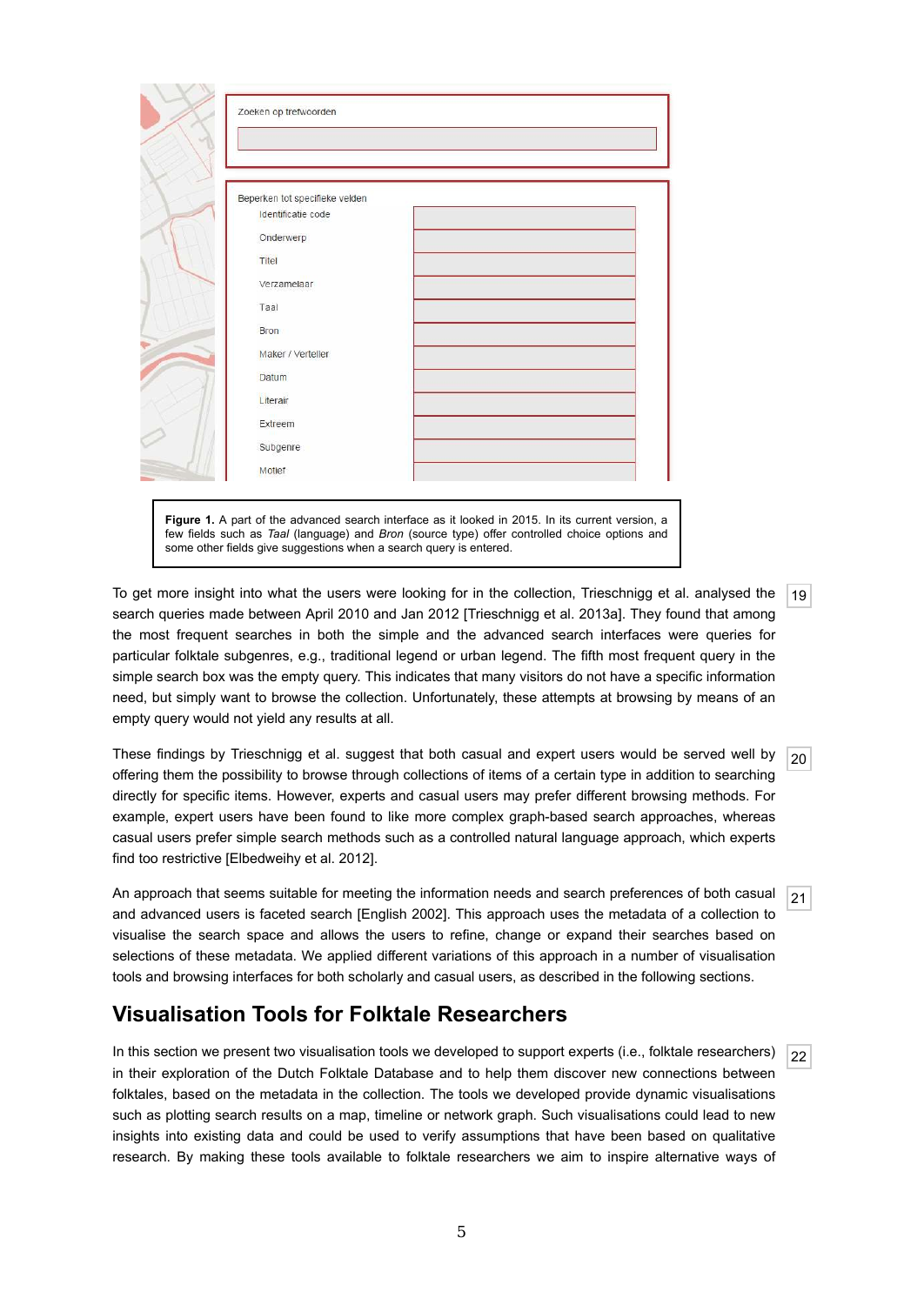investigation that do not rely on prior familiarity with the database, but support overview and exploration instead.

23 Two dimensions of folktales, geographic location and date, were obvious choices for visualisation. These dimensions are of interest to researchers because of their relationship with the historical and geographical environment in which the tales came into existence [Abello et al. 2012]. Both location and date can be used to provide a bird's eye view of the collection, or a subset of the collection. Another dimension that is of interest to folktale researchers is the connection between folktales [Tehrani 2013]. These connections are loosely defined, because they can be based on many different aspects of the folktales and their metadata.

24 All visualisation tools we describe below have been developed using existing web technologies such as the Solr search engine (http://lucene.apache.org/solr/), the web scripting languages PHP(http://www.php.net/) and javascript (https://developer.mozilla.org/en-US/docs/Web/JavaScript) and D3.js (https://d3js.org/), a JavaScript library for manipulating documents based on data that offers powerful visualization components. The use of these technologies makes it possible for the tools to be accessed via a web browser. This way it is not necessary for users to install any software or download data.

#### **Map Tool for Folktale Researchers**

25 The map tool supports selecting subsets of folktale data based on search queries. It visualises the folktales on a map in combination with a timeline (see Figure 2). This dynamic visualisation utilises a faceted navigation technique [English 2002], which can be used to obtain subsets of folktales meeting specific selection criteria and narrow down on folktales of interest. The facets are shown as pie charts on the right side of the interface (see Figure 2) and can be clicked to update the results on the map. The facets are updated as well to show the contents of the subset. The visualisation starts with a full dataset overview from which cross sections can be made. At the moment, the tool only visualises the locations where the folktales were narrated and not, for example, the locations mentioned in the folktales. Still, the completeness of overview of the collection and therefore the accessibility of all corners of the collection is apparent.

26 The interface relies on shapes and colours to represent several properties of the data. A circle on the map represents a location where at least one folktale was narrated. The size of a circle represents the number of tales in a location. Transparency can be set for the circles to create an effect similar to a heat map, which can give a clear picture of the concentration of folktales in certain areas. To make individual circles more noticeable, they can all be made the same size. This way, small circles will not be hidden behind large ones. Folktales that have not been annotated with a location are currently shown in the North Sea; this is a temporary solution to keep them from being overlooked.

27 Geographical mapping as a principle can serve as a starting point for international cooperation between folklore researchers by linking their national collections, as advocated by Meder [Meder 2010]. Due to various factors such as ownership, differences in metadata and opinions about content, it is very hard to establish a single international database of folktales. It seems more feasible to let folktale databases exist in their own context, and promote the "donation" of content to a central system. A logical assumption that can be made about folktales is that, with the exception of Internet based tales, they were recorded at a certain time and place. This means that all folktale collections are expected to contain at least time and place as metadata, which makes a map-based interface very suitable as a collective interface.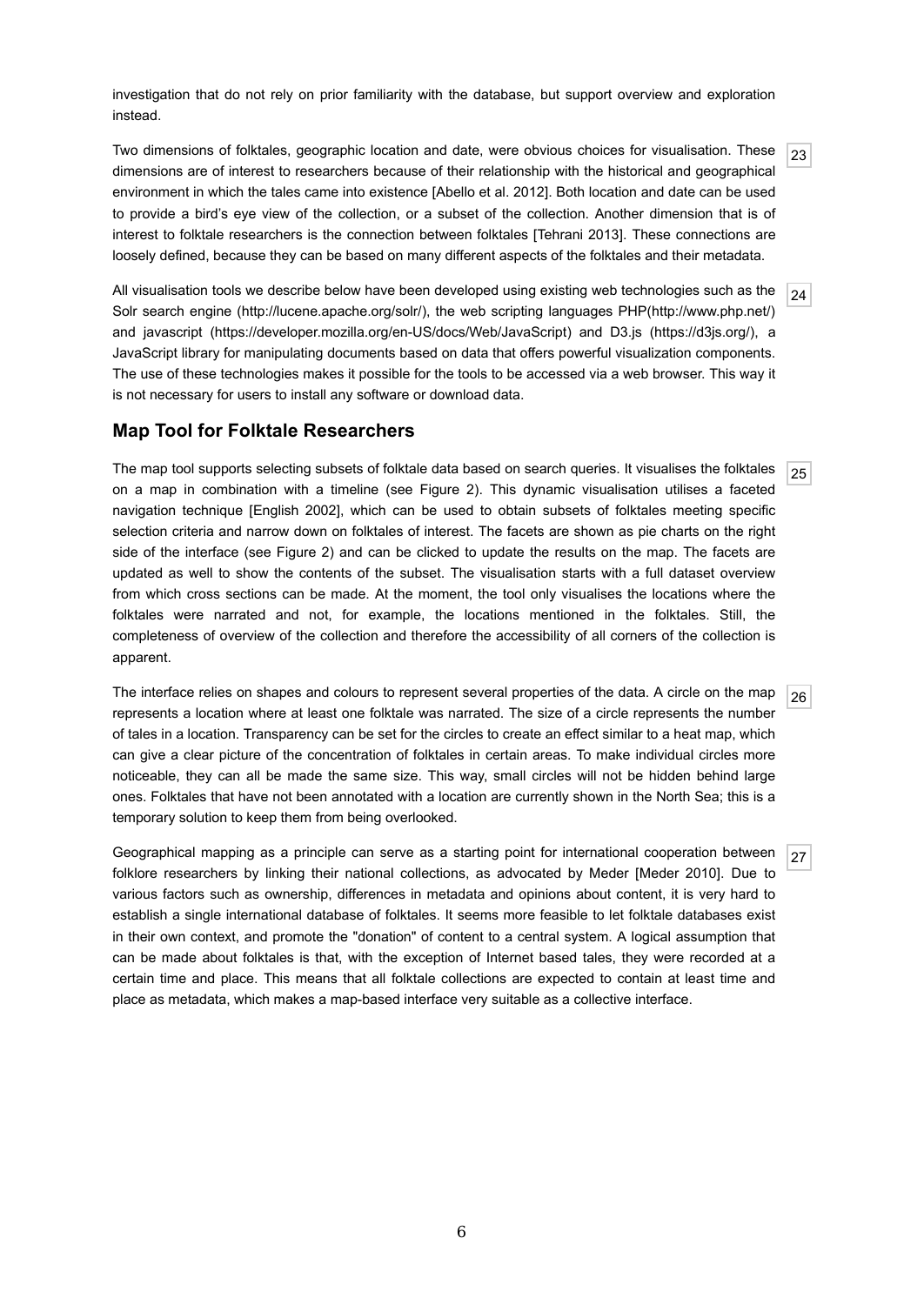

#### **Network Tool for Folktale Researchers**

28 Similarity between folktales is of great interest to researchers who are searching for the origins, kinship, variability and stability of tales [Tehrani 2013]. However, most empirical investigations of narrative similarity have only been carried out on a small scale so far [Nguyen et al. 2014]. In our visualisation tool, the similarity of large numbers of folktales can be determined based on different configurations of metadata such as folktale type, keywords, named entities, word count, genre, etcetera. This comparison yields a score that can be used to determine their degree of similarity. In line with Abello et al., our system visualises the similarity between tales as a dynamic network graph (see Figure 3) [Abello et al. 2012].

29 The tool can be used from different starting points. A single folktale can be loaded to which neighbours, folktales with similar metadata, can be added. These neighbours can subsequently be interconnected and added upon as well. This way, an entire network can be built up from a single item. Another starting point is to do a keyword search to obtain multiple folktales as nodes. These can then be interconnected and added upon as well.

30 Once a network has been built, it is possible to start exploring grouped nodes and links by clicking on them. There is also a possibility to select multiple nodes to show the composition of this subset, using the same pie chart shaped facets as are available in the map tool. By doing so, the user is invited to find new perspectives to compare folktale stories. The tool gives the user the freedom to hypothesise and test which metadata fields are valuable to compare in order to gain new insights into the relations between folktales, and how these relations evolved over place and time. It could be used to verify existing theories and classifications that have been based on qualitative research. For instance, when connecting folktale nodes purely based on keywords, we found that clusters are formed that show good overlap with the frequently used Aarne-Thompson-Uther (ATU) folktale type-index [Uther 2004]. In other tests with the network tool, users have already reported finding unexpected connections between tales. This is because the tool connects texts outside traditional classification systems that experts commonly use, such as ATU. These early findings suggest that in the future, the tool may open up new avenues for folktale research that go beyond what was previously possible.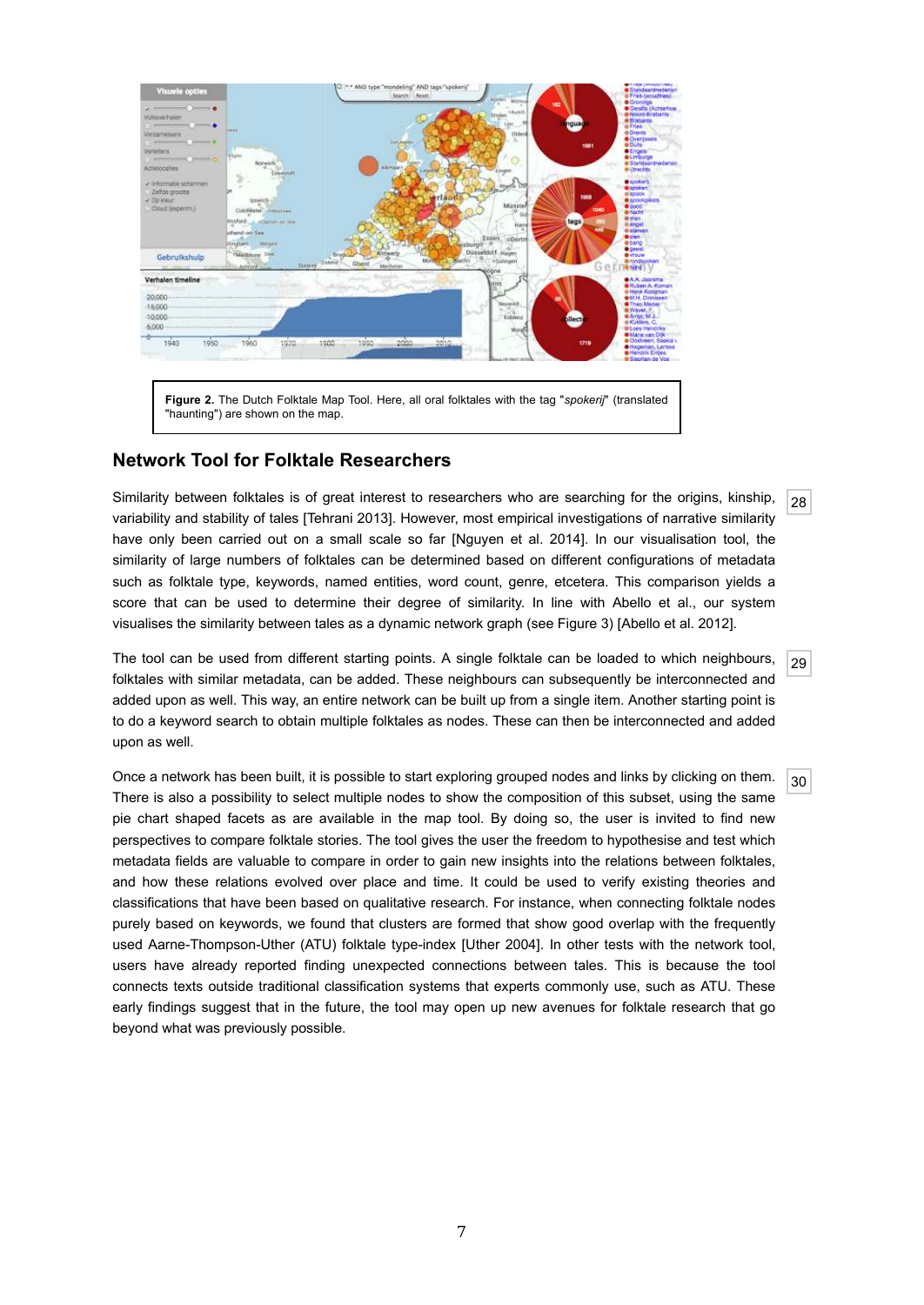

A simplified network visualisation has been developed based on the network software. It is included on each folktale page on the Dutch Folktale Database website, see Figure 4. Around the folktale of interest a "flower" of similar documents appears when such documents are available. Users can inspect these similar documents by clicking on them. We believe that both experts and casual users will appreciate this addition, as Elbedweihy et al. found that both groups like their search results to be augmented with related information [Elbedweihy et al. 2012].



32 Both the expert Map tool and the expert Network tool are still under development. We expect their current interfaces to be somewhat hard to understand, because the focus thus far has not been on user friendliness but on functionality. Thorough user evaluations with expert users still need to be carried out to investigate the usability of both interfaces, similar to what was done with the interfaces we designed for casual users, as discussed in the next sections.

# **Search and Exploration Interfaces for Casual Users**

33 Folktale researchers only form a fraction of the users of the Dutch Folktale Database. As shown by our user polls, the large majority of its visitors are interested in the collection for personal use. To accommodate this user group, we adopted a user-centred approach to design two search and browsing interfaces for casual

 $|31|$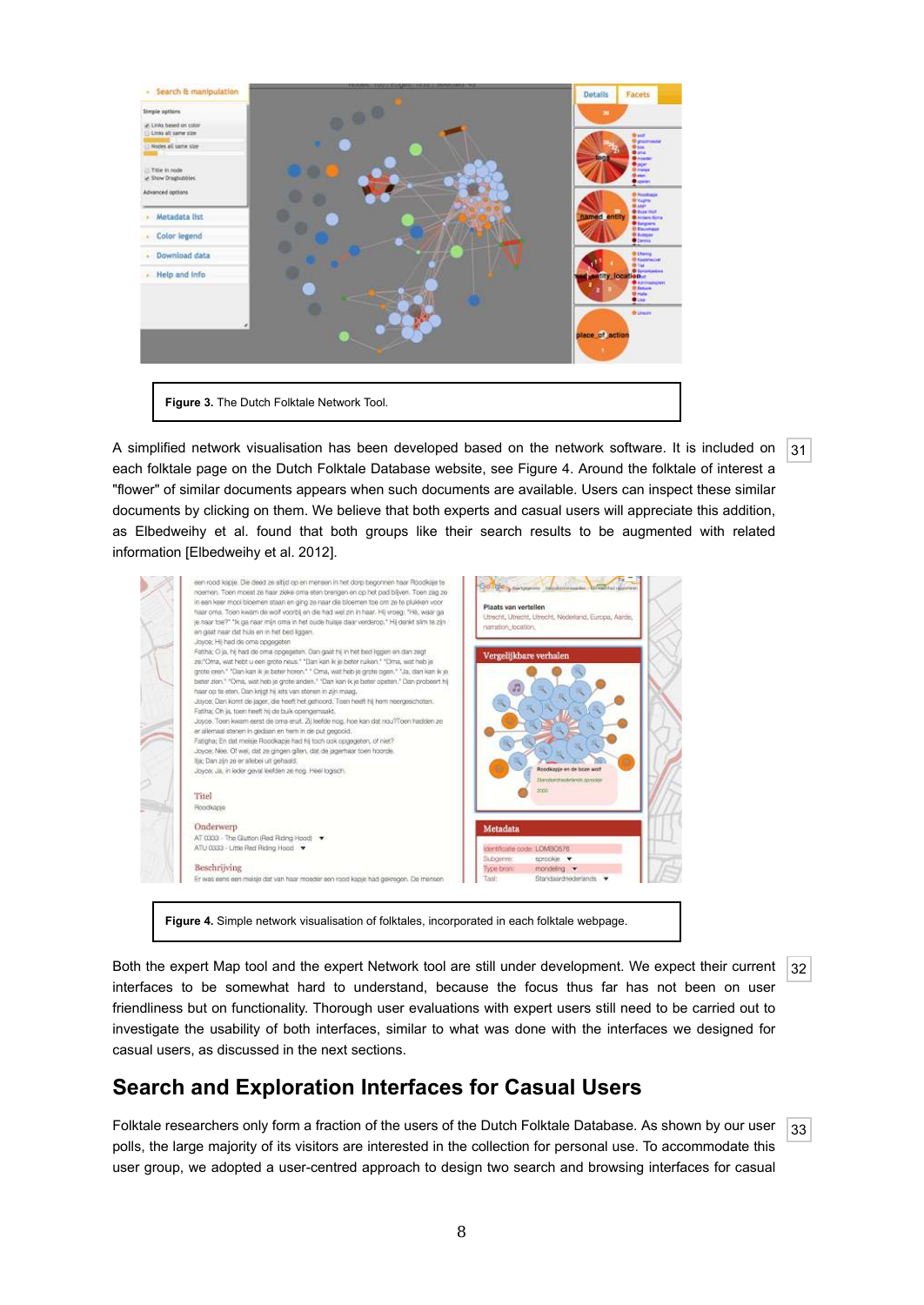users. We built these interfaces using the same software as used for the expert visualisation tools discussed in the previous sections, but in their design we focused on simplicity and usability. Unlike folktale researchers, who are strongly motivated to use the collection and are less likely to be discouraged by usability problems, casual users will quickly abandon the site if their experience with it is not good. Our analysis of the use of the Dutch Folktale Database made it clear that visitors need to be encouraged to spend more time on the site, discover more content and come back for more.

#### **Faceted Search Interface for Casual Users**

34 The main access point to the Dutch Folktale Database used to be a simple search box. As noted by Whitelaw, the trouble with this is that it requires a query from the user, even though many users are not seeking specific information [Whitelaw 2015]. Our goal was therefore to design a new search interface that would allow the users to make use of metadata to search the collection, like in the advanced search (see Figure 1), but with an easy-to-use faceted search interface instead of a list of search fields. Such an interface should provide the users with a good overview of the collection and of the different dimensions it can be searched or browsed on. We expected this type of interaction with the collection to be intuitive, as most users will already be familiar with faceted search interfaces from popular web shops such as Amazon.

35 Our first step was to investigate which of the folktales' metadata were of interest to casual users, as opposed to domain experts. To this end we recruited a test group of 9 potential users and presented them with a list of metadata that could potentially serve as facets. We asked the participants to indicate for each potential facet whether they would want it to be included in the search interface. The ages of the participants (4 male, 5 female) ranged from 21 to 78 years, with an average age of 43 years. This resembles the age distribution of the visitors of the Dutch Folktale Database. Of the participants, two were scouting leaders and one was a teacher on a primary school; these are the kinds of casual users that would occasionally visit the Dutch Folktale Database looking for stories to tell by the campfire or at school. None of the participants were familiar with the Dutch Folktale Database.

36 The list of facets a majority of the users showed interest in is shown in Table 2. Examples of potential facets that did not make the selection are "motif", a term from folktale research that was not familiar to the participants, and "literary", a field with a yes or no value indicating whether a collection item was a literary text or not.

| Percentage of votes |  |  |
|---------------------|--|--|
| 100%                |  |  |
| 89%                 |  |  |
| 89%                 |  |  |
| 89%                 |  |  |
| 89%                 |  |  |
| 78%                 |  |  |
| 67%                 |  |  |
| 67%                 |  |  |
| 56%                 |  |  |
| 56%                 |  |  |
|                     |  |  |

**Table 2.** Metadata selected as search facets by a majority of participants (n=9).

37 The next step was the design of the search interface. We created several alternative designs and presented them to six of the participants who had judged the potential facets. In our design choices we mainly focused on various options to present the facets, e.g., listing selected facets next to each other or below each other; showing selected facets together with non-selected facets, or in a separate section;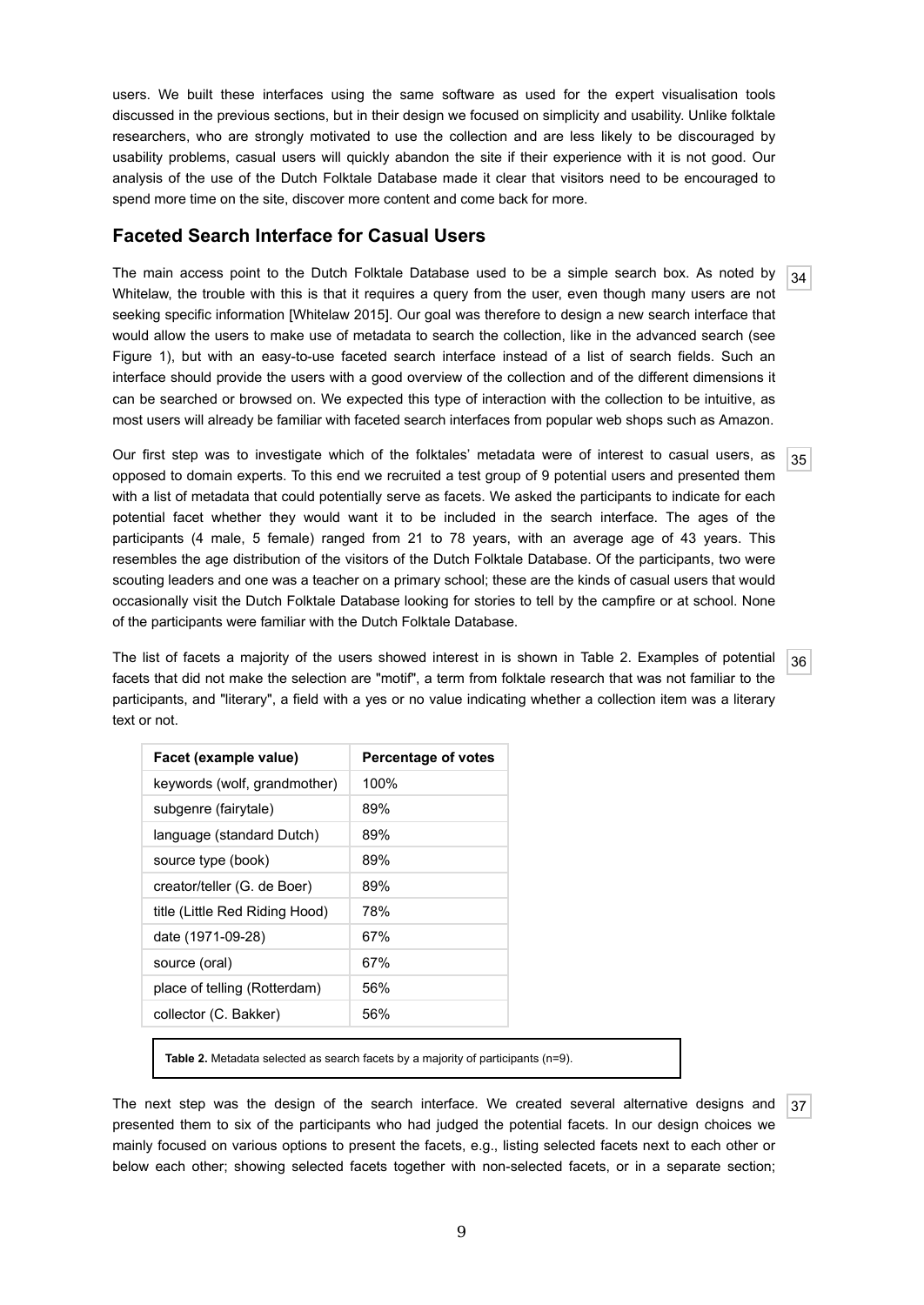showing all possible values of each facet or only the most frequent ones, etcetera. Based on the users' preferences, we created the final design shown in Figure 5. Selected facets are shown below the main search box, but also among the non-selected facets in the menu on the left. The list of shown values for each facet is limited to a maximum of the eight most frequent ones, but users can fold open the list for more values. After each value, the number of matching items in the current result list is shown. When no search terms have been entered and no facets have been selected, the numbers for all items in the database are shown, giving the user an overview of the entire collection. The new search interface was implemented using an Omeka plugin called SolrSearch, which implements SOLR to become the primary search engine on Omeka-based sites. SolrSearch was made by researchers of the ScholarsLab of the University of Virginia (https://github.com/scholarslab/SolrSearch).

|                                       |                                                                                                                                      | Date incovert Zorner |
|---------------------------------------|--------------------------------------------------------------------------------------------------------------------------------------|----------------------|
| Toddary<br><b>Volkswitcher</b>        | <b><i>Index sommitiges</i></b><br><b>Terramatilingen</b><br><b>Claimboot</b><br><b>Bildragen</b>                                     |                      |
| ZOEK IN DE COLLECTIE                  |                                                                                                                                      |                      |
| Roodvaces                             | Одиналович Волков<br>20021                                                                                                           |                      |
| Subcentre:<br>sprupes (universitying) |                                                                                                                                      |                      |
|                                       |                                                                                                                                      |                      |
| Zoekresultaten beperken               | 33 resultaten voor "Roodkapje"                                                                                                       |                      |
| Eemtype                               | De waarheid over Roodkapje                                                                                                           |                      |
| Volvo entrasi (33)                    | ADDITIONAL ARRESTS AT<br>De grootmoeder had een bonthandel, en Abodeaue totte de waven. Diserom zijn er ou geen wilde wolven meer.   |                      |
| <b>Trefwageded</b>                    | De waarheid over Plocolinger                                                                                                         |                      |
| with time.                            | <b><i>Picinelingua</i></b>                                                                                                           |                      |
| grootmoedw (19)                       | Do wbatheid over Roodlogge Het originale varhaal is een vecelitele gevotingsdat had een bonthatidat, on Roodhoger                    |                      |
| oria (HL<br>meder (16).               | Trefwoorders borthunder, gescorpseller, resider, utahaneen, villen, wolf, velliven                                                   |                      |
| tits (14)                             |                                                                                                                                      |                      |
| pger (12)                             | Roodkapje                                                                                                                            |                      |
| 34 Toon movement av                   |                                                                                                                                      |                      |
| Maker / Vertaller                     | bed as Abodopje korrit. Als Roodkapje opmerkt stat om a wer wei arg grote mond heeft keit hij maar op.                               |                      |
| About Yenne (1)                       | <b>PEXO-Rotate</b>                                                                                                                   |                      |
|                                       | spreakle uit 2000<br>Roodlage load door het bos. De weg naar oms ziet de wolf hear. He gaat in grear het hus van ans en ligt in hear |                      |

Figure 5. The final design of the faceted search interface. The implementation of this final design can be found at http://www.verhalenbank.nl/solr-search.

 $|38|$ We tested the usability of the new search interface using a Dutch translation of the Standard Usability Test (SUS) [Brooke 1996]. In this test, participants indicate their level of agreement with ten statements on a Likert scale ranging from 1 to 5. Example statements include, "I found the system unnecessarily complex" and "I thought the system was easy to use". The new design was tested by nine participants recruited from a public library. We expected library visitors to be more likely than the average person to have an interest in folktales, and thus to more be representative of our target group of causal users. To compare the usability of the new search interface with that of the old version, we also tested the old search interface. The test of the old version involved a total of 14 participants: five library visitors, eight bachelor students from our university (study programme: Creative Technology), and one actual visitor of the Dutch Folktale Database who reacted to a call for participants on the website. None of the participants had used either of the tested interfaces before.

39 Participants were given a brief introduction to the Dutch Folktale Database, and were then asked to do a search using an initial query of their own choice. They were encouraged to explore the results page at their leisure, after which they filled in the SUS questionnaire.

40 The results of the SUS test are calculated as described by Brooke [Brooke 1996]. A total SUS score of 68 (out of 100) is seen as average. In our test, the old search interface received a SUS score of 60.89, which is below average (Figure 6: SUS score V1). The new faceted design received a SUS score of 81.39, which is well above average (Figure 6: SUS score V2). We can conclude that the new design is a marked improvement over the old search interface. However, a few critical remarks are in order. First, those who tested the new search interface were more evenly distributed in age than those testing the old version, which did not include the age groups 25-34 and 35-44. Second, the students who tested the old search interface might have been more critical of it due to their academic background, and less interested in the contents of the Folktale Database. This may have resulted in a lower SUS score for the old search interface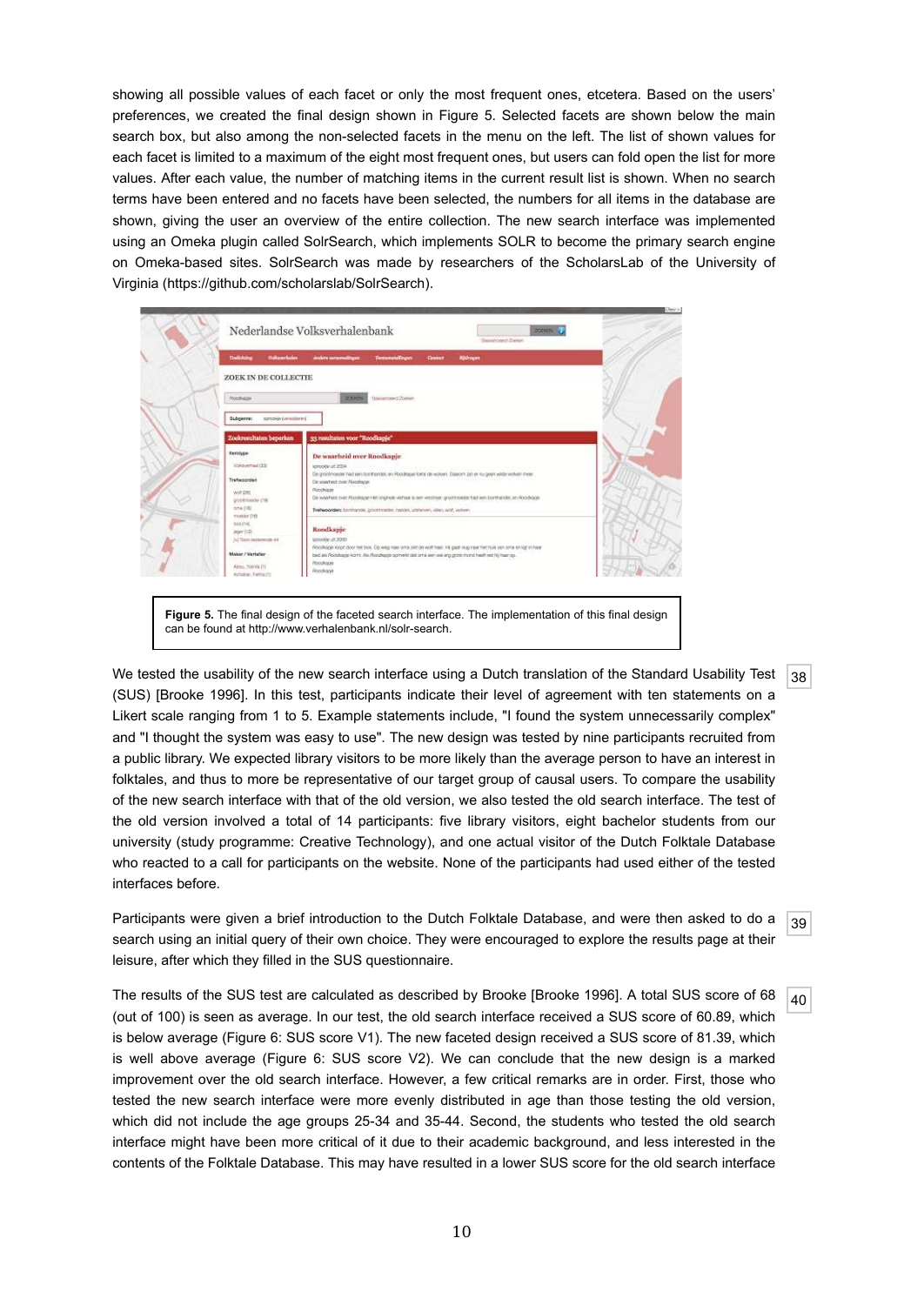than would have been given by users who were more representative of the target group. Still, Figure 6 shows similar trend lines for both interfaces, so we feel it is safe to say that the overall usability of the new search interface is higher than that of the old version.



#### **Map-based Interface for Casual Users**

41 In a short poll on the website of the Dutch Folktale Database (Spring 2015), 152 out of 240 respondents (63%) said they would like to make use of an interactive map in the future. Therefore we created a second interface, based on the map tool for folktale researchers that was described earlier in this paper. We used the same technology as in the expert map tool, but designed a new interface more suitable for casual users.

42 Given the complexity and size of the data that can be portrayed with maps, especially interactive ones, there is a strong need for simplicity in design so that the interface remains clear and overseeable for users [Harrower and Fabrikant 2008] [Jones et al. 2009]. We established the following requirements for the mapbased user interface, based on the user interface guidelines specified by Brown [Brown 1999]:

- *Minimalism:* avoiding unnecessary elements so that the interface is easy to grasp and the content is emphasised.
- *Intuitiveness:* the interface should feel natural and take minimal effort to learn.
- *Exploration:* the design should encourage exploration of both the stories in the database and of the interface itself.
- *Simplicity:* it should take the users a minimal amount of time and steps to find the stories they are interested in.
- *Appeal:* the interface should be visually appealing, encouraging users to use it and explore it further.

43 These requirements can be contradicting; for instance, a minimalistic interface might emphasise the database content well, but could come at the cost of being unintuitive. It is hence very important to find the right balance between the requirements. For this reason, we carried out numerous informal user tests with different interface designs.

44 The main concept was to provide a map showing folktales in the form of bubbles (similar to the map tool for folktale researchers) and only a few minimal "filter buttons" corresponding to facets that can be used to select subsets from the collection. Figure 7 shows the initial design of the filter buttons. After clicking a filter button, the values of the facet are folded out for selection or deselection by the user. The folktales matching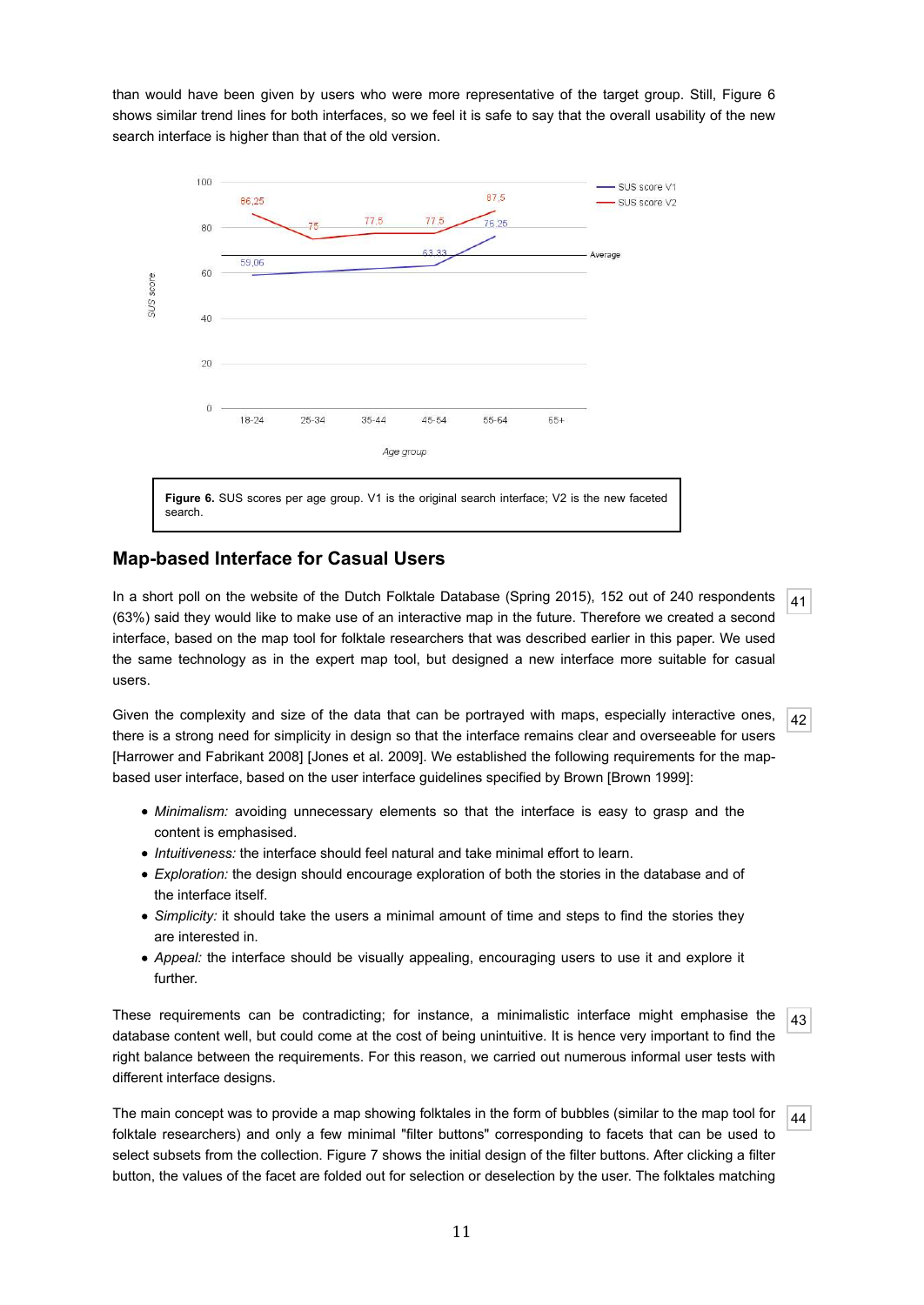the user's selection are shown on the map. This way, the users get to see only the stories they are interested in, while still being invited to explore the other folktales in the database.



**Figure 7.** first design of filter buttons for folktale subgenre, source type, language, keywords and collectors.

45 We included the following filters: folktale subgenre (e.g., legends, jokes), source type (e.g., book, Internet), language/dialects (e.g., standard Dutch, Frisian), keywords (e.g., death, man), and tale collectors. We selected this last category instead of creators/tellers, because users looked more often for collectors than creators in the transaction logs analysed by [Trieschnigg et al. 2013a]. We made a conscious choice to strongly limit the number of facets, preferring minimalism and simplicity of the interface over completeness.

46 Based on informal feedback of several potential users on our initial design ideas, we created a first mockup of the interface (Figures 7 and 8) with a few interaction possibilities, but no actual functionality. In a small-scale user test, four people (age range 20-50, two male, two female) solved a few simple tasks with the mock-up. This test showed that some of the icons we used for the buttons were unclear. However, the biggest problem with the interface design turned out to be the visualisation of multiple folktales at the same location on the map. In the mock-up we used a bookmark metaphor for this, using tabs to indicate multiple folktales per location (Figure 8). The test showed that users did not notice these tabs very quickly, and when they did, it was not clear to them that the tabs correlated with multiple folktales. In our final interface design, shown in Figure 9, we therefore used a fundamentally different solution, indicated by (4) in the figure. The folktales are now shown as individual bubbles, placed in a circle around their location. The subgenre of each folktale is indicated by an icon within its bubble. The same icons are also used in the foldout menu of the subgenre filter button. This provides users with an instant indication of the kinds of stories that are available per location. If the number of folktales per location exceeds the number that can be presented in the circle, a "More" button is included in the circle. When clicked, it shows the next set of folktales at that location. This new circle includes a back button to return to the previous set, and another "More" button if even more folktales are available.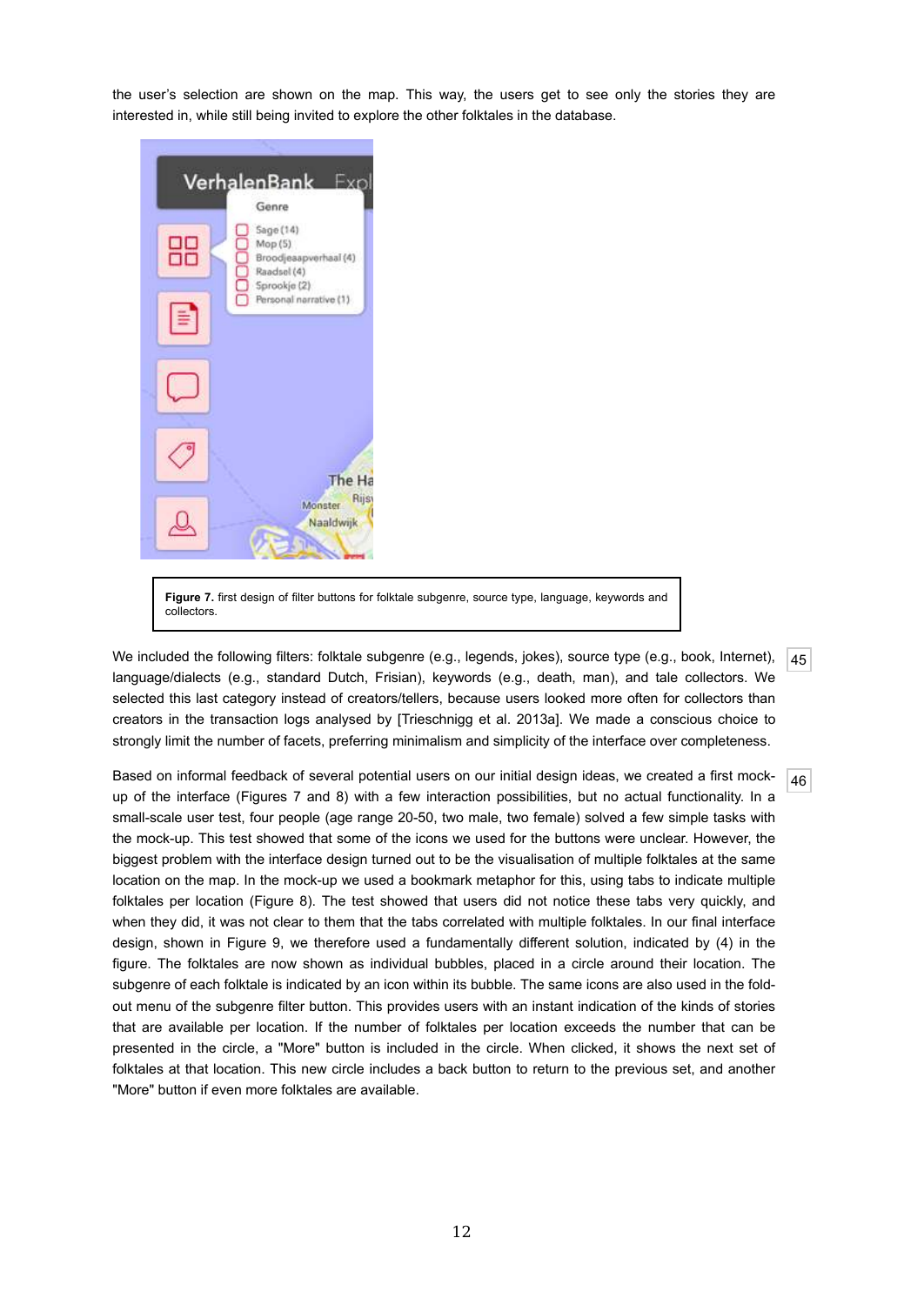

fictional example. The summary of the currently selected folktale is shown, with at the bottom a link to the full story in the Dutch Folktale Database and a link to other folktales collected by the same collector.

47 In the final design we changed the icons of most filter button icons to show a clearer link with the depicted facet; see (1) in Figure 9. At the top left of the interface (2) we added a switch between the map interface (*Verhalenkaart* in Dutch) and the regular interface of the Dutch Folktale Database (*Verhalenbank*). Since we expected users to have an interest in folktales at specific locations, e.g., local legends, a location search feature was included. This allows users to instantly go to a specific place on the map by typing in a location. We also included a "Locate me" button for directly zooming in on the user's current location to show folktales in their vicinity (3). Finally, we customised the map, using a muted colour scheme to avoid distracting the users, and showing only those details which are important for finding folktales (e.g., including town names but leaving out the names of highways).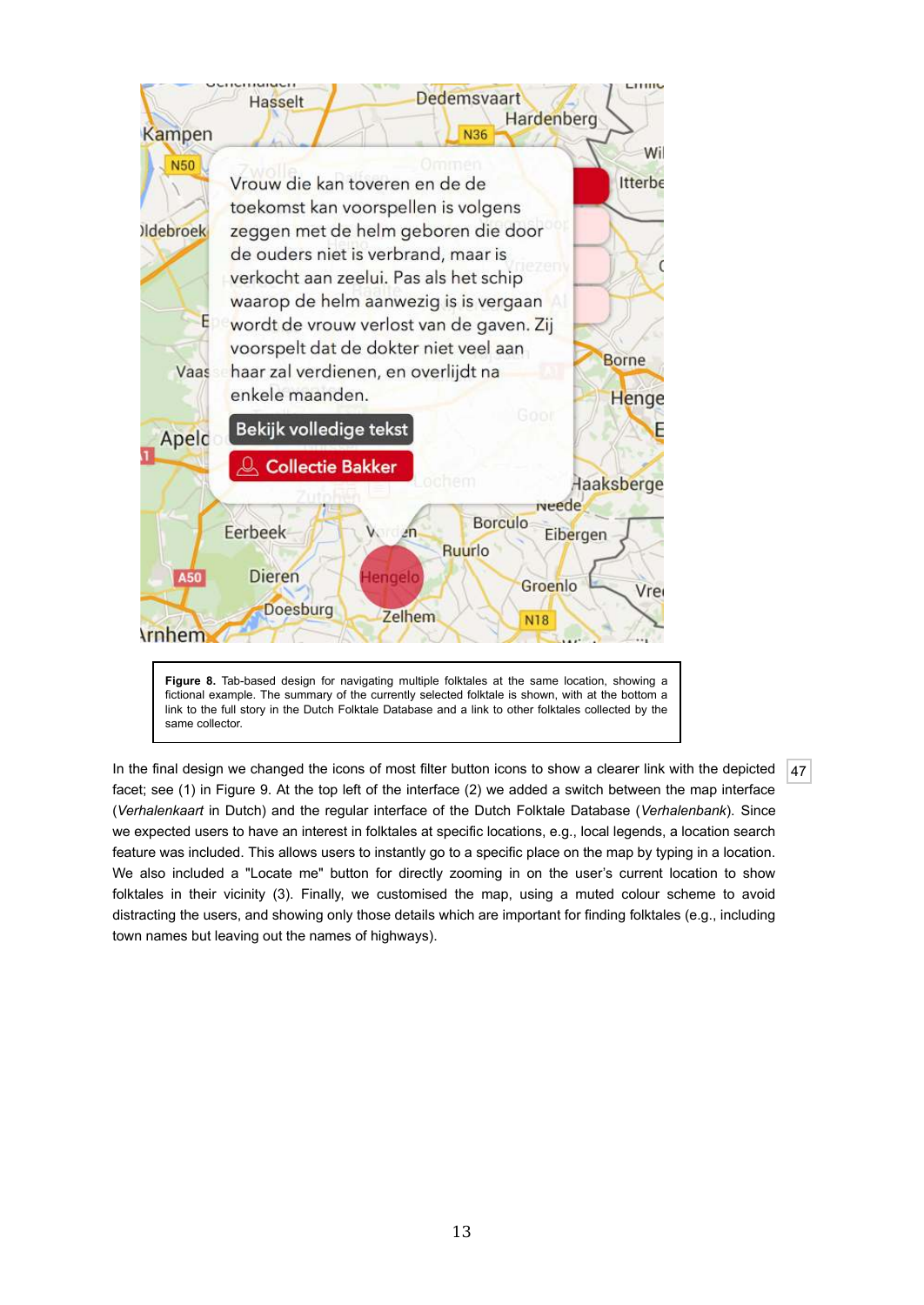

**Figure 9.** Final design of the map-based interface for casual users. The implementation of this design can be found at http://www.verhalenbank.nl/visuals/map.

48 To determine the usability of the final design, we created a prototype with limited functionality for a final evaluation experiment. The prototype did not have access to the actual folktale database, but contained all essential elements needed to test the interface and its functionality. The evaluation was carried out with 22 participants, 19 of whom carried out the test online. The remaining three interacted with the prototype in the presence of an observer. Participants varied in terms of their gender (59% male, 41% female), work or study (ranging from healthcare to ICT), and age (between 17 and 50 years, with an average age of 24). Most had received higher education. Only one of them had used the Dutch Folktale Database before.

49 Participants were given three tasks that explored all the major elements and core functionality of the mapbased interface, including using multiple filter options and navigating between several folktales at a single location. After performing the tasks they were asked to fill in the Usefulness, Satisfaction, and Ease of use (USE) questionnaire [Lund 2001], which requires the users to indicate their level of agreement with a number of statements concerning ease of use, ease of learning and satisfaction on 7-point Likert scale. We also included a few interface-specific statements on the effectiveness of the filter options and the navigation between multiple folktales. Finally, we asked them to provide feedback on the interface. The average results of the questionnaire are given in Table 3. The participants were positive on all USE dimensions as well as on the interface-specific statements.

| <b>USE questionnaire</b>                                       | Avg. Agreement | St. Dev. |
|----------------------------------------------------------------|----------------|----------|
| Ease of Use (11 statements)                                    | 5.6            | 1.3      |
| Ease of Learning (4 statements)                                | 5.9            | 1.2      |
| Satisfaction (7 statements)                                    | 5.3            | 1.4      |
| <b>Additional statements</b>                                   |                |          |
| I can easily use the filters.                                  | 5.9            | 0.7      |
| I understood what the filter buttons were for.                 | 6.0            | 1.0      |
| It was easy to navigate between multiple stories per location. | 5.8            | 1.3      |

Table 3. Evaluation results for the map-based interface prototype. Agreement was rated between 1 (strongly disagree) and 7 (strongly agree).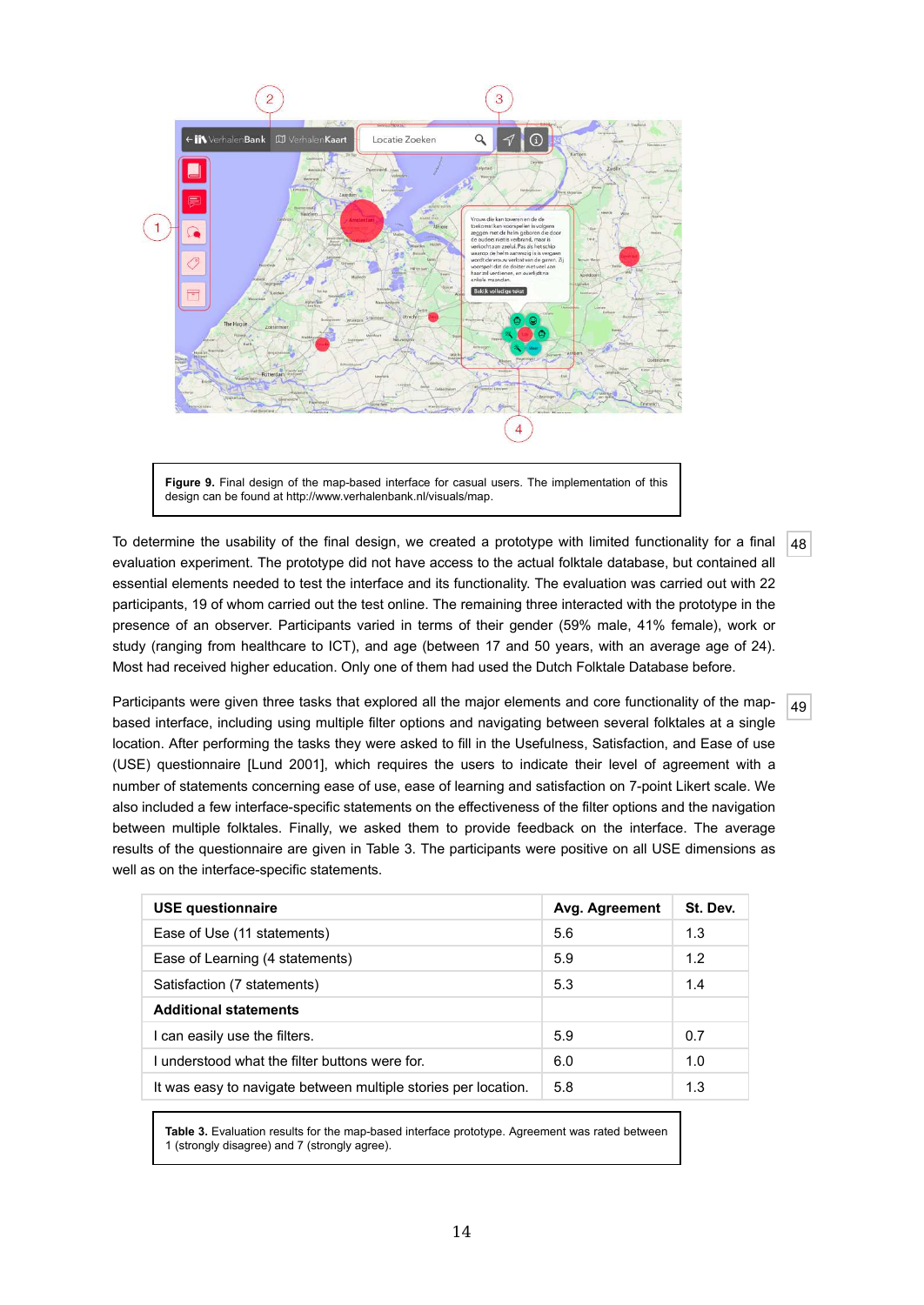$50<sup>1</sup>$ The participants commented that the interface was user-friendly, clear, easy to learn and tranquil. Negative comments mostly pertained to limitations of the interactive mock-up. Other comments included suggestions such as adding hover tooltips and adding extra animations to provide feedback. The three participants we observed while they interacted with the prototype quickly started using the filter buttons, understanding their purpose within a few seconds. No navigation problems were observed; the participants seemed to grasp the concept of multiple folktales around a location quickly and well.

51 The results indicate that we succeeded in designing an interface for casual users that is minimalistic, simple, appealing and intuitive. To which extent the interface encourages exploration could not be tested given the limited functionality of the prototype. Investigating this requires a longer-term study using the fully functional interface, which has only recently been integrated with the Dutch Folktale Database.

# **Conclusions and Future Work**

52 In this paper we have described our methodology for designing 'generous interfaces' [Whitelaw 2015] and rich-prospect browsers [Ruecker et al. 2011] for an online collection of folktales, serving two main types of users with different knowledge and different information needs: (1) researchers (expert users), who are interested in patterns and relations between folktales, and who generally have a good understanding of what they are looking for, and (2) casual users who, without browsing possibilities mostly tend to search on genres or well-known fairy tales; see [Trieschnigg et al. 2013a].

53 In our design process for casual users we followed a user-centred design methodology, of which the main steps can be summarized as follows. The first step was to employ web analytics and surveys to find out who used the collection, how they used it and why. This helped us to obtain insights into the different user groups. Next, the most relevant dimensions for searching and browsing the collection were determined in consultation with representatives of the main user groups. We carried out usability tests of candidate designs using paper prototypes and mock-ups. Based on the results, the final interface designs were established, technically implemented and integrated in the website of our folktale collection

54 A similar methodology could be applied to other projects aimed at developing user interfaces for digital cultural heritage collections, and we hope our case study can serve as an inspirational example. We believe that taking a user-centred approach is essential for the design of interfaces that are truly "generous" and accessible for different kinds of users. This holds in particular for casual users: usability is an important requirement for them, but their needs may be easily overlooked in the case of collections that, like the Dutch Folktale Database, were originally set up with scholarly use in mind. Not all similar projects need to follow exactly the same steps as ours; however, we believe that (1) getting to know the users and their needs and (2) testing interface design choices with representative users before implementing them are essential steps in any interface design process. Even when done on a small scale and with limited resources, these steps can provide valuable insights.

55 Our project resulted in several flexible exploration tools and interfaces that exploit the rich metadata in the Dutch Folktale Database for use in faceted search and browsing. The interfaces provide a bird's-eye view of the collection, allowing both casual users and experts to find useful perspectives on the data. We expect this will encourage casual users to discover more of our national cultural heritage, and help researchers to answer both old and new research questions on a larger scale than was previously possible. In the last decades a number of national folktale database initiatives have been launched in different countries. Our tools can form the basis for an online platform for future cooperation and international data sharing between these folktale databases, making these treasure troves of oral culture accessible to scholars and nonscholars alike.

56 The newly developed interfaces have been integrated into the website of the Dutch Folktale Database. The next step is to determine whether this indeed has the intended effect of retaining casual users for a longer period of time, encouraging them to explore more folktales, and having them return more often to the website. To this end, a new round of user data collection needs to be done using Google Analytics, and the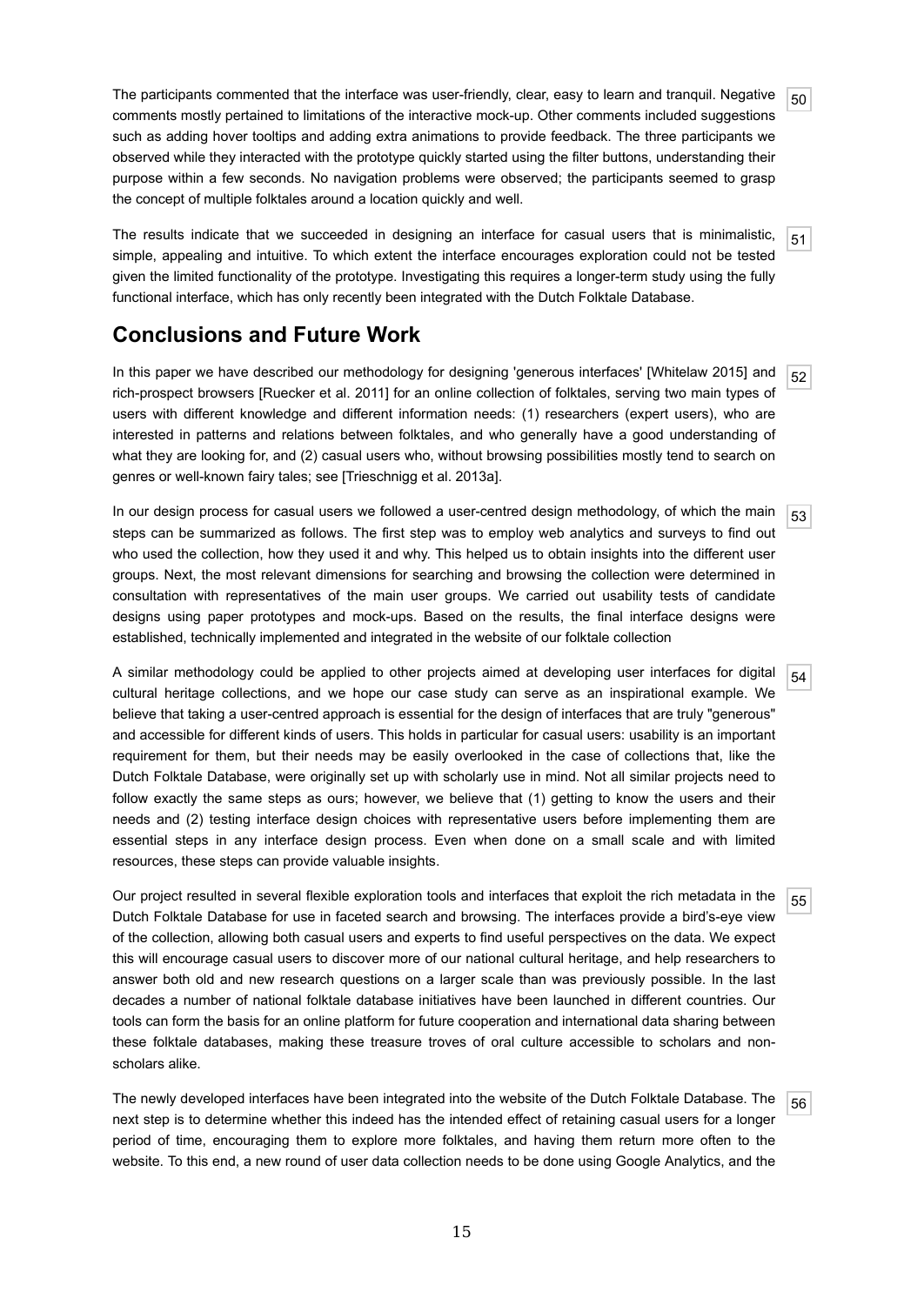results need to be compared to our earlier findings. However, this remains as future work. Also future work is an analysis to investigate whether the new interfaces indeed lead to be more unique content being accessed. A comparison of folktale documents by a combination of keywords, subgenre, subject, motifs etcetera showed that about 5% of all documents have no direct neighbours in the collection. These folktales will not show up in the network visualisation currently employed on the website, but they can be exposed via the faceted browsing and map-based interfaces. It remains to be seen whether this is sufficient, or if more needs to be done to facilitate discovery of these items.

### **Acknowledgements**

57 We would like to thank everybody who participated in our polls and experiments. We also thank the reviewers for their useful suggestions. This research was supported by the Folktales as Classifiable Texts (FACT) project, part of the CATCH programme funded by the Netherlands Organisation for Scientific Research (NWO).

#### **Works Cited**

- **Abello et al. 2012** Abello, J., Broadwell, P. and Tangherlini, T. (2012). "Computational Folkloristics." *Communications of the ACM*, 55(7), pp. 60–70.
- **Brooke 1996** Brooke, J. (1996). "SUS: A 'Quick and Dirty' Usability Scale." In: P. Jordan, B. Thomas, B. Weerdmeester, and A. McClelland, eds., *Usability Evaluation in Industry*. London: Taylor and Francis.
- **Brown 1999** Brown, C. (1999). *Human-Computer Interface Design Guidelines*. Exeter: Intellect Books.
- **Elbedweihy et al. 2012** Elbedweihy, K. Wrigley, S. and Ciravegna, F. (2012). "Evaluating Semantic Search Query Approaches with Expert and Casual Users." In: *The Semantic Web (ISWC 2012),* Berlin Heidelberg: Springer Verlag, pp. 274-286.
- **English 2002** English, J., Hearst, M., Sinha, R., Swearingen, K. and Yee, K. (2002). "Flexible Search and Navigation Using Faceted Metadata." In: *Proceedings of the 25th Conference on Research and Development in Information Retrieval (SIGIR 2002)*, New York: ACM, pp. 11–15.
- **Gould and Lewis 1985** Gould, J. and Lewis, C. (1985). "Designing for Usability: Key Principles and What Designers Think." *Communications of the ACM* 28(3), pp. 300-311.
- **Harrower and Fabrikant 2008** Harrower, M. and Fabrikant, S. (2008). "The Role of Map Animation for Geographic Visualization." In M. Dodge, M. McDerby and M. Turner (eds.): *Geographic Visualization: Concepts, Tools and Applications*, John Wiley & Sons, Ltd, Chichester, UK, (2008): pp. 49-65.
- **Jones et al. 2009** Jones, C., Haklay, M., Griffiths, S. and Vaughan, L. (2009). "A Less-is-more Approach to Geovisualization -- Enhancing Knowledge Construction across Multidisciplinary Teams." *International Journal of Geographical Information Science*, 23(8), pp. 1077-1093.
- **Khoo et al. 2008** Khoo, M., Pagano, J., Washington, A., Recker, M., Palmer, B. and Donahue, R. (2008). "Using Web Metrics to Analyze Digital Libraries." In: *Proceedings of the 8th ACM/IEEE-CS Joint Conference on Digital Libraries (JCDL '08)*, New York: ACM, pp. 375-384.
- **La Barre and Tilley 2012** K. La Barre, K. and Tilley, C. (2012). "The Elusive Tale: Leveraging the Study of Information Seeking and Knowledge Organization to Improve Access to and Discovery of Folktales." *Journal of the Association for Information Science and Technology* 63(4), pp. 687-701.
- **Lund 2001** Lund, A. (2001). "Measuring Usability with the USE Questionnaire." *Usability Interface* 8(2), pp. 3-6.
- **Meder 2010** Meder, T. (2010). "From a Dutch Folktale Database towards an International Folktale Database." *Fabula* 51(1-2), pp. 6-22.
- **Muiser et al. 2012** Muiser, I. Theune, M. and T. Meder, T. (2012). "Cleaning up and Standardizing a Folktale Corpus for Humanities Research." In: *Proceedings of the Second Workshop on Annotation of Corpora for Research in the Humanities 2012 (ACRH-2)*, Lisbon: Edições Colibri, pp. 63-74.
- **Nguyen et al. 2012** Nguyen, D., Trieschnigg, D., Meder, T. and M. Theune, M. (2012). "Automatic Classification of Folk Narrative Genres." In: *LThist 2012: First International Workshop on Language*